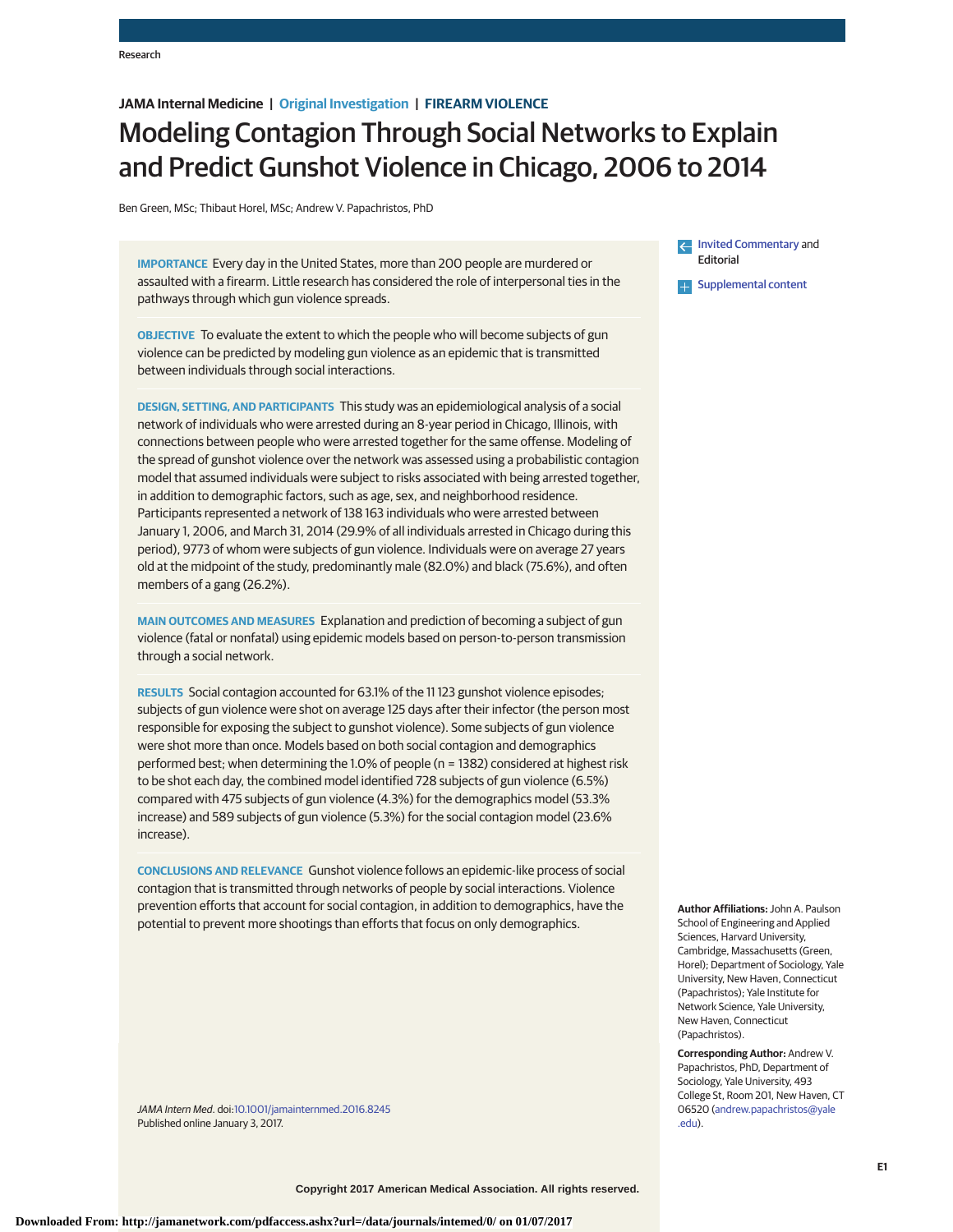n 2014, a total of 10 945 people in the United States were<br>murdered with a firearm, and approximately 65 106 oth-<br>ers were injured in nonfatal gun assaults (an average of<br>more than 200 fatal and nonfatal subjects of gun vi n 2014, a total of 10 945 people in the United States were murdered with a firearm, and approximately 65 106 others were injured in nonfatal gun assaults (an average of  $day)$ .<sup>1</sup> Although mass shootings are often the focus of public attention, most gun murders and assaults occur in everyday incidents involving a small number of people (typically 2 individuals).<sup>2</sup> Furthermore, gun violence tends to concentrate within socially and economically disadvantaged minority urban communities, where rates of gunshot injuries far exceed the national average<sup>3,4</sup> and where young black men experience rates of gun homicide 10 times higher than their white counterparts.<sup>2</sup>

The media, politicians, and academics alike often describe gun violence in the United States as an "epidemic,"2,5-9 implying concern over its alarmingly high levels, as well as the possibility of its spread. Although gun violence's stubborn persistence in certain communities might be more accurately described as an endemic,<sup>6</sup> the public emphasis on epidemics has inspired research on the mechanisms through which violence might be transmitted.<sup>9-11</sup> The most common approach measures the spatial diffusion of gun violence from neighborhood to neighborhood.<sup>3,9,11,12</sup> Although this spatial approach often discusses interpersonal relationships related to gang activity<sup>9,13</sup> or drug markets<sup>14</sup> as the drivers behind the diffusion of gun violence, the statistical models presume that violence might be conceptualized as an airborne pathogen (eg, influenza) moving between neighborhoods, which can be "caught" by inhabiting locations with high incidence rates.

However, recent thinking suggests that many of the processes that we attribute to geography might occur in part because of the interpersonal ties underlying social networks<sup>15</sup> (see the Glossary in the eText in the [Supplement](http://jama.jamanetwork.com/article.aspx?doi=10.1001/jamainternmed.2016.8245&utm_campaign=articlePDF%26utm_medium=articlePDFlink%26utm_source=articlePDF%26utm_content=jamainternmed.2016.8245) for definitions of social network and other technical terms used in this article). Research on gun violence in Chicago, Illinois, Boston, Massachusetts, and Newark, New Jersey, has found that subjects of gun violence are concentrated within networks, along with cross-sectional evidence that such concentration is related to social contagion (ie, the spread of beliefs, attitudes, and behaviors through social interactions).<sup>10,16-18</sup> Furthermore, social networks are fundamental in diffusion processes related to diverse areas, such as behaviors,<sup>19</sup> opinions,<sup>20,21</sup> human immunodeficiency virus (HIV),<sup>22</sup> obesity,<sup>23</sup> and depression.<sup>24</sup> Taken together, the results of these studies suggest that the diffusion of gun violence might occur through person-toperson interactions, in a process akin to the epidemiological transmission of a blood-borne pathogen (eg, HIV). Contagion via social ties, then, may be a critical mechanism in explaining why neighborhoods matter when modeling the diffusion of crime and, perhaps more important, why certain individuals become subjects of gun violence while others exposed to the same high-risk environments do not.

To study the role of social influence in gun violence, we examined a particular interaction between individuals, namely, being arrested together for the same offense, a behavior known as co-offending. Co-offending typically occurs between people who share strong preexisting social ties<sup>25</sup> and is driven by social processes that amplify risky behaviors (criminal or delin-

## **Key Points**

**Question** Does gun violence spread over social networks through a process of social contagion?

**Findings** An epidemiological analysis of a network of 138 163 individuals in Chicago, Illinois, determined that social contagion was responsible for 63.1% of the 11 123 gunshot violence episodes that occurred between 2006 and 2014. Models incorporating social contagion and demographics (eg, age, sex, and neighborhood residence) predicted future gunshot subjects better than models based on social contagion or demographics alone.

**Meaning** Violence prevention efforts that account for social contagion, in addition to demographics, have the potential to prevent more shootings than efforts that focus only on demographics.

quent acts that might lead to arrest, including violent episodes and offending).25-29 Like other social behaviors, such as needle sharing<sup>30</sup> and sex,<sup>22,31</sup> co-offending may reveal patterns of social interactions that influence how gun violence spreads.25,27,32-34 We postulated that a person becomes exposed to gun violence through social interactions with previous subjects of gun violence: someone who has been shot may be more likely to be embedded in the networks and environments in which guns are present and gun violence is likely to erupt. Therefore, associating with subjects of gun violence, and specifically co-engaging in risky behaviors with them, may expose individuals to these same behaviors, situations, and people that in turn increase the probability of becoming a subject of gun violence.

Our study directly assessed the efficacy of treating the diffusion of gunshot violence as an epidemiological process that spreads through social networks. Our central hypothesis was that, when someone in your network becomes a subject of gun violence, your risk of becoming a subject of gun violence temporarily increases. We hypothesized that predictive models incorporating social contagion would outperform models considering only individual and ecological risk factors in predicting future gunshot subjects. Modeling the precise social dynamics of gun violence could represent an important advance in treating gun violence as a public health epidemic. By identifying high-risk individuals and transmission pathways that might not be detected by other means, a contagion-based approach could detect strategic points of intervention that would enable measures to proactively reduce the trauma associated with gun violence rather than just react to past incidents. Most important, such a contagion-based approach is centered on subjects of gun violence and, as such, has the potential tomove the larger public dialogue on gun violence away from efforts that rest largely on geographic or group-based policing efforts that tend to disproportionately affect disadvantaged minority communities.

We tested our hypothesis in Chicago, a city whose welldocumented patterns of gun violence are emblematic of the epidemic described above and whose rates of gun violence are more than 3 times the national average (eText and eFigures 1, 2, and 3 in the [Supplement\)](http://jama.jamanetwork.com/article.aspx?doi=10.1001/jamainternmed.2016.8245&utm_campaign=articlePDF%26utm_medium=articlePDFlink%26utm_source=articlePDF%26utm_content=jamainternmed.2016.8245).15,35-39 Although Chicago does not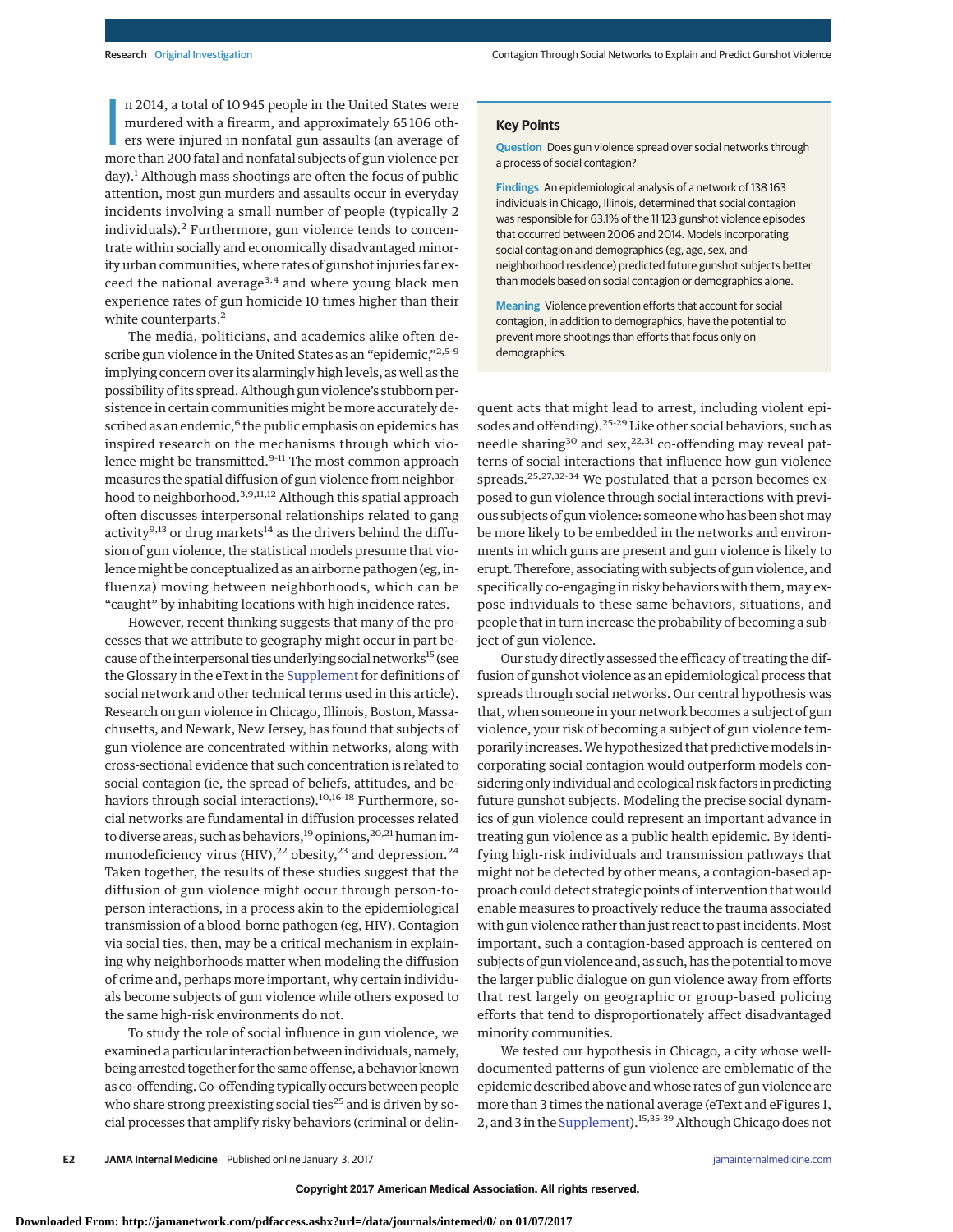have the highest urban per capita homicide rate, the city has a long history of violence and consistently tallies a greater number of homicides than any other city in the United States.<sup>40</sup>

As in other major US cities, violent gun crime in Chicago is intensely concentrated in a small number of socially and economically disadvantaged neighborhoods (where homicide rates can be upward of 75 per 100 000 people).<sup>36,37,41</sup> Furthermore, gun violence is concentrated in small social networks: a recent study<sup>10</sup> by one of us (A.V.P.) of nonfatal gunshot violence episodes in Chicago from 2006 to 2014 found that more than 70% of all subjects of gun violence could be located in networks containing less than 5% of the city's population. The present study examines the extent to which being shot in Chicago might be explained as a process of epidemiological transmission between individuals in these networks.

# Methods

## Data

We examined all recorded fatal and nonfatal gunshot injuries in Chicago from 2006 to 2014 among the population of individuals arrested during this period. Data are from 2 different sources provided by the Chicago Police Department through a nondisclosure agreement (and approved by the Yale Institutional Review Board). These data were considered exempt by the institutional review board because they were secondary deidentified information provided for the study, and informed consent was not necessary. The first source was all 1 189 225 arrests recorded by the police between January 1, 2006, and March 31, 2014, involving 462 516 people (for comparison, the adult population of Chicago totals approximately 2.1million). Arrest data are recorded at the incident level and contain social and demographic information on each reported individual, including birth date, race, sex, and gang membership (as identified by the police).

The second source was detailed records for all 16 399 gunshot violence episodes recorded by the police during the same period, excluding suicides, accidents, and shootings that occurred during legal interventions (ie, shootings involving law enforcement personnel). These records consist of 13 877 nonfatal and 2522 fatal shootings, affecting 14 695 people; 1498 people were shot on more than 1 occasion. Among all shooting subjects, 90.2% were arrested during the study period and could be identified in the arrest data.

## Co-offending Network

Figure 1 shows how the co-offending network was created.We generated a social network from the data by identifying all unique individuals arrested during the study period and connecting them via "edges," that is, a relationship between pairs of individuals defined by being arrested together for the same offense (a behavior known as co-offending) at least once during the study period (section 2 of the eMethods in the [Supple](http://jama.jamanetwork.com/article.aspx?doi=10.1001/jamainternmed.2016.8245&utm_campaign=articlePDF%26utm_medium=articlePDFlink%26utm_source=articlePDF%26utm_content=jamainternmed.2016.8245)[ment\)](http://jama.jamanetwork.com/article.aspx?doi=10.1001/jamainternmed.2016.8245&utm_campaign=articlePDF%26utm_medium=articlePDFlink%26utm_source=articlePDF%26utm_content=jamainternmed.2016.8245). This network contained 462 516 individuals, 467 506 edges, and 13 252 subjects of gun violence. Because cooffending typically occurs between individuals who share preexisting social ties,<sup>25</sup> co-arrests represent an association be-





A, Example of raw data and its structure, in which event codes mark specific arrest events and identity codes represent unique individuals. Each entry represents a single individual arrested in a specific incident. B, Bipartite (ie, 2 mode) network between offenses (green) and people (blue), generated by using the data from A as an edge list (in which each row represents a pair of nodes that are connected by an edge). C, Person-to-person (ie, 1 mode) co-offending network, generated by performing a bipartite projection on the network from B. Nodes represent unique offenders, and edges connect offenders who were arrested for the same incident. Note that the network shown in this panel is unweighted, meaning that every edge has identical weight, even for pairs who were arrested together multiple times.

tween 2 people but not the date at which this relationship formed. Therefore, we developed a static network with edges between every pair of individuals who had been arrested together at any time during the study period.

We restricted our analysis to the network's largest connected component, which contained 29.9% of all arrested individuals (n = 138 163) and 89.3% of all the co-offending edges (n = 417 635). Consistent with previous research on the concentration of gun violence within co-offending networks,<sup>10</sup> the largest connected component contained 74.5% of gunshot violence episodes of arrested individuals (11 123 violence episodes, affecting 9773 people). We henceforth refer to this component as the network.

## Social Contagion Model

We modeled the contagion of violence over the network using a stochastic model in which the probability of future shootings depended on the history of past shootings.<sup>11,42-45</sup> Individuals are susceptible to gunshot violence through the following 2 means: (1) social contagion, reflecting the increased probability to be shot immediately after a person with whom one associates has been shot, and (2) a seasonal factor that reflects the persistent rate of violence episodes within the network. The model expressed the social contagion component of susceptibility via 2 factors, namely, time and network structure (section 4 of the eMethods and eFigure 4 in the [Supple](http://jama.jamanetwork.com/article.aspx?doi=10.1001/jamainternmed.2016.8245&utm_campaign=articlePDF%26utm_medium=articlePDFlink%26utm_source=articlePDF%26utm_content=jamainternmed.2016.8245)[ment\)](http://jama.jamanetwork.com/article.aspx?doi=10.1001/jamainternmed.2016.8245&utm_campaign=articlePDF%26utm_medium=articlePDFlink%26utm_source=articlePDF%26utm_content=jamainternmed.2016.8245). Consistent with previous models and epidemiological research, we assumed that gun violence ismost likely to spread immediately after another shooting<sup>44-46</sup> and between people who are closely linked in the network.<sup>47,48</sup> Regarding this latter point, we set the influence of contagion to weaken farther away from the source according to the inverse square of network distance and to disappear beyond 3 degrees of separation (ie,  $>3$  edges away in the network).<sup>10,23</sup>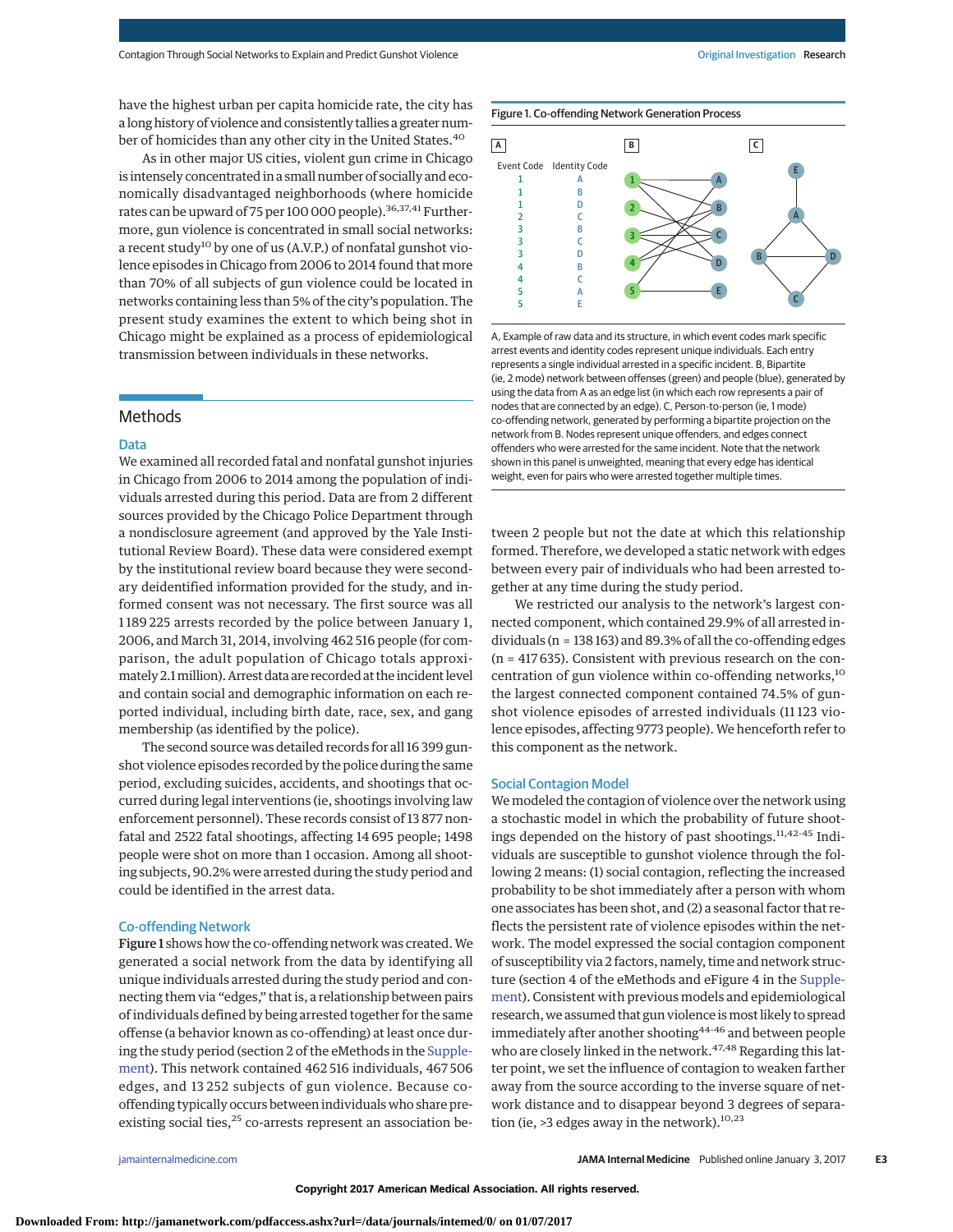Table. Characteristics of the 138 163 Individuals Arrested in Chicago Between 2006 and 2014 and in the Largest Connected Component of the Network<sup>a</sup>

| Variable                                                                           | <b>Largest Connected</b><br>Component | Subjects of<br><b>Gun Violence</b> | <b>Not Subjects</b><br>of Gun Violence |
|------------------------------------------------------------------------------------|---------------------------------------|------------------------------------|----------------------------------------|
| <b>Demographics</b>                                                                |                                       |                                    |                                        |
| No. of people                                                                      | 138 163                               | 9773                               | 128390                                 |
| Age at study midpoint, y                                                           | 27.5                                  | 23.2                               | 27.0                                   |
| Male, %                                                                            | 82.0                                  | 97.0                               | 80.9                                   |
| Black race/ethnicity, %                                                            | 75.6                                  | 79.8                               | 75.3                                   |
| White Hispanic race/ethnicity, %                                                   | 23.3                                  | 19.5                               | 23.6                                   |
| Gang member, %                                                                     | 26.2                                  | 52.3                               | 24.3                                   |
| <b>Network Characteristics</b>                                                     |                                       |                                    |                                        |
| No. of co-offenders (degree centrality)                                            | 6.1                                   | 10.2                               | 5.7                                    |
| Neighbors who are subjects of gun violence<br>(first degree). %                    | 10.4                                  | 17.9                               | 9.8                                    |
| Neighbors who are subjects of gun violence<br>(first and second degree), %         | 11.1                                  | 15.9                               | 10.7                                   |
| Neighbors who are subjects of gun violence<br>(first, second, and third degree), % | 11.8                                  | 14.9                               | 11.6                                   |

<sup>a</sup> The mean characteristics are listed for all individuals arrested in Chicago between 2006 and 2014 and located in the largest connected component, comparing demographic and network statistics between the subjects of gun violence and those who were not. All comparisons between gunshot subjects and those who were not were significant at  $P < .001$ (P values were calculated using the Welch 2-sample  $t$  test).

Using variables calibrated on the observed data, our model calculated each person's exposure to gun violence based on the aggregate influence of social contagion and seasonal factors (section 4 of the eMethods and eFigures 5 and 6 in the [Supplement\)](http://jama.jamanetwork.com/article.aspx?doi=10.1001/jamainternmed.2016.8245&utm_campaign=articlePDF%26utm_medium=articlePDFlink%26utm_source=articlePDF%26utm_content=jamainternmed.2016.8245). For each gunshot subject who was influenced primarily by contagion, we identified which peer (the infector) was most responsible for causing him or her to become infected (ie, a subject of gun violence). We then connected these infections from infector to subject of gun violence to trace cascades of gunshot violence episodes through the network (ie, chains in which one person becomes infected, exposing his or her associates, who then may become infected and spread the infection to their associates, etc) (section 4 of the eMethods in the [Supplement\)](http://jama.jamanetwork.com/article.aspx?doi=10.1001/jamainternmed.2016.8245&utm_campaign=articlePDF%26utm_medium=articlePDFlink%26utm_source=articlePDF%26utm_content=jamainternmed.2016.8245). It is important to note that the infector is not assumed to be the person who shoots the subject of gun violence but rather the one who exposes him or her to the risk of gun violence.

# Model Evaluation for Predicting Subjects of Gun Violence

An important application of modeling gun violence is to identify who might be shot in the future: predicting gunshot subjects might provide information that can be used for intervention and violence prevention efforts, especially if we could precisely identify a small population that faces the most immediate risk. Therefore, we applied our model to predict who would be shot. We compared the model described above (referred to henceforth as the social contagion model) with 2 others. The first model was a demographics model that assumes becoming a subject of gun violence is determined by traits, such as age, sex, and neighborhood residence, and correspondingly predicts future subjects of gun violence based on demographic similarities to previous subjects of gun violence. This model approximated traditional risk factor theories of gun violence. The second model combined the social contagion and demographics models in a weighted average (with weights found by optimizing over all possible linear combinations) to account for both potential explanations of gun violence.

For every day of the study period, based on the data up to that day, we calculated the risk of every person in the network to be shot according to eachmodel and selected the highest-risk individuals identified by each (section 5 of the eMethods in the [Supplement\)](http://jama.jamanetwork.com/article.aspx?doi=10.1001/jamainternmed.2016.8245&utm_campaign=articlePDF%26utm_medium=articlePDFlink%26utm_source=articlePDF%26utm_content=jamainternmed.2016.8245). We defined 3 high-risk populations as those people identified with the top 0.1% (n = 138), 0.5% (n = 691), and 1.0% (n = 1382) of risk to be shot on a given day. Although larger populations of high-risk individuals could potentially include more subjects of gun violence, larger populations could also include too many people to be reasonably suited for targeted interventions.We evaluated and ranked our models based on the number of subjects of gun violence they identified within these high-risk populations. To evaluate the reliability of themodels, we performed tests on simulated data for which we knew the true variable values and showed that for the duration of our study period the method could accurately estimate the variables within 12.7% (section 4 of the eMethods and eFigure 6 in the [Supplement\)](http://jama.jamanetwork.com/article.aspx?doi=10.1001/jamainternmed.2016.8245&utm_campaign=articlePDF%26utm_medium=articlePDFlink%26utm_source=articlePDF%26utm_content=jamainternmed.2016.8245).

## Results

#### Characteristics of the Network

The Table lists characteristics of the 138 163 individuals in the network. Figure 2 shows a graphical representation of the network, illustrating the relative locations of subjects of gun violence and those who were not. Individuals were on average 27 years old at the midpoint (in 2010) of the study and predominantly male (82.0%) and black (75.6%). According to police estimates, 26.2% were members of street gangs. Compared with those who were not subjects of gun violence, the subjects of gunshots were 3.8 years younger (23.2 vs 27.0 years) and more likely to bemale (97.0% vs 80.9%), black (79.8% vs 75.3%), and involved in a gang (52.3% vs 24.3%). Consistent with prior research,<sup>10</sup> subjects of gunshot violence were concentrated within the network. Gunshot subjects were socially close to other gunshot subjects in the network: 17.9% of first-degree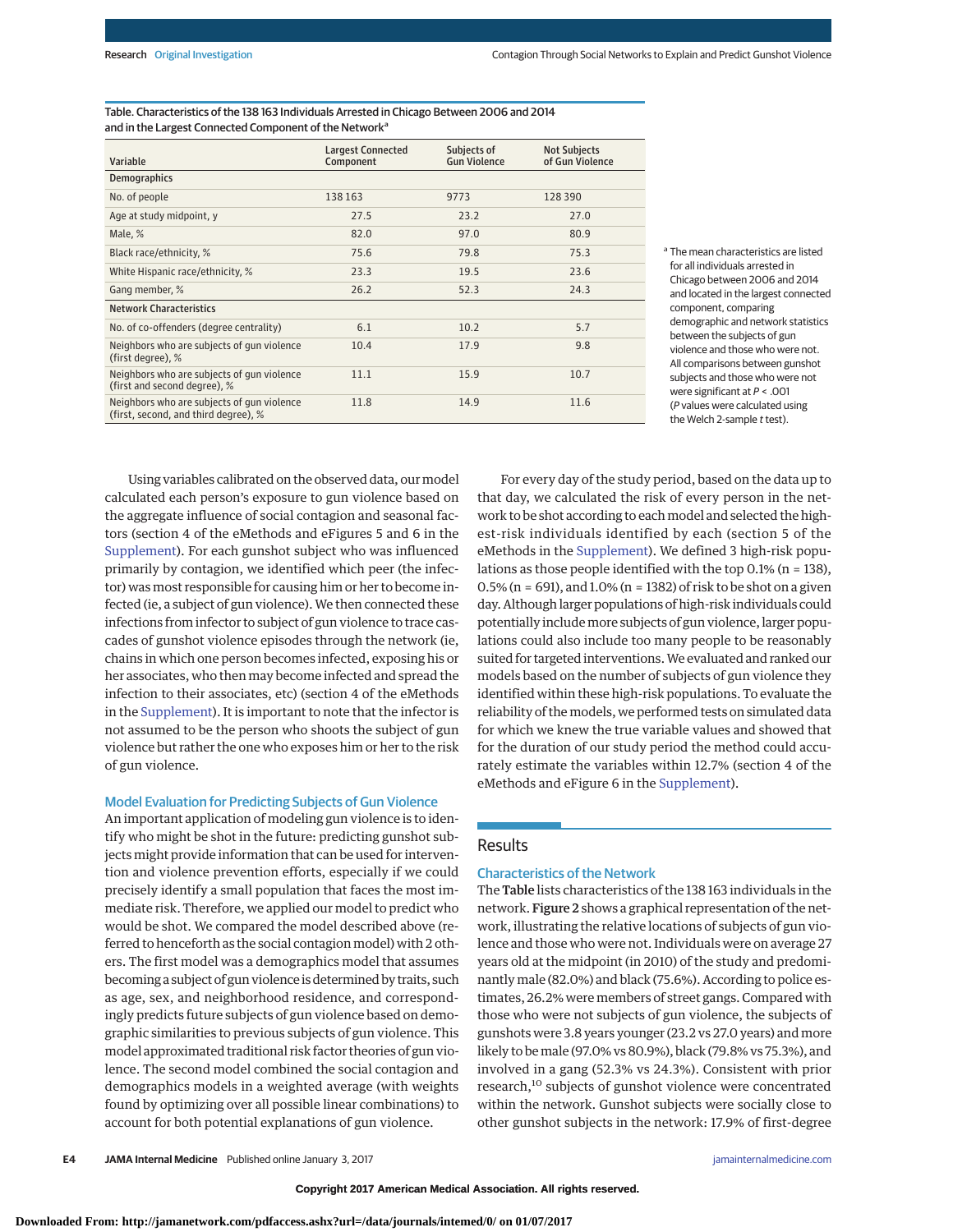associates of subjects of gun violence were also subjects compared with 9.8% for subjects who were not. This pattern was similar for second-degree and third-degree associates as well (Table), indicating that there were clusters in the network with many subjects of gun violence and other parts with few subjects of gun violence.

To analyze the concentration of subjects of gun violence within the network, we sought to distinguish between 3 potential explanations, namely, homophily, confounding, and social contagion.49-52 Homophily is when individuals associate with similar people, confounding occurs when individuals are exposed to the same environmental factors, and social contagion refers to individuals influencing one another's behav-





Each node represents a unique individual (N = 138 163). Red nodes identify subjects of a fatal or nonfatal gunshot injury (n = 9773); blue nodes represent people who were not subjects of gun violence (n = 128 390). Data are from the Chicago Police Department, as described in the Data subsection of the Methods section.

ior; homophily and confounding can generate situations that appear to be due to social contagion. To explore the ability of homophily and confounding to generate the observed data, we performed simulation experiments based on demographics and the dates of violence episodes. The results of these experiments suggested that homophily and confounding were insufficient explanations for the data, leaving social contagion as a more likely explanation (section 3 of the eMethods and eFigure 7 in the [Supplement\)](http://jama.jamanetwork.com/article.aspx?doi=10.1001/jamainternmed.2016.8245&utm_campaign=articlePDF%26utm_medium=articlePDFlink%26utm_source=articlePDF%26utm_content=jamainternmed.2016.8245).

## Modeling Contagion

After calibrating our model to the data, we found that 63.1% (n = 7016) of the 11 123 gunshot violence episodes in the network during the study period were attributable to social contagion (section 4 of the eMethods and eFigure 8 in the [Supple](http://jama.jamanetwork.com/article.aspx?doi=10.1001/jamainternmed.2016.8245&utm_campaign=articlePDF%26utm_medium=articlePDFlink%26utm_source=articlePDF%26utm_content=jamainternmed.2016.8245)[ment\)](http://jama.jamanetwork.com/article.aspx?doi=10.1001/jamainternmed.2016.8245&utm_campaign=articlePDF%26utm_medium=articlePDFlink%26utm_source=articlePDF%26utm_content=jamainternmed.2016.8245). In total, 60.8% of fatal violence episodes and 62.6% of nonfatal violence episodes were attributable to social contagion. Subjects of gun violence were shot on average 125 days after their infector (the person most responsible for exposing the subject to gunshot violence), with a median time difference of 83 days. From tracing gunshot violence episodes through the network, we detected 4107 separate cascades (connected chains of infection through the network), ranging in size from cascades with a single subject to a cascade involving 469 subjects, with 680 cascades involving multiple subjects and a mean cascade size of 2.7 subjects (eFigure 9 in the [Supple](http://jama.jamanetwork.com/article.aspx?doi=10.1001/jamainternmed.2016.8245&utm_campaign=articlePDF%26utm_medium=articlePDFlink%26utm_source=articlePDF%26utm_content=jamainternmed.2016.8245)[ment\)](http://jama.jamanetwork.com/article.aspx?doi=10.1001/jamainternmed.2016.8245&utm_campaign=articlePDF%26utm_medium=articlePDFlink%26utm_source=articlePDF%26utm_content=jamainternmed.2016.8245). Figure 3 shows 3 representative cascades, containing 12 people, 34 people, and 64 people, all shot during the study period, and illustrating the pathways of diffusion between individuals. These cascades visually reinforce how gunshot violence spreads through a co-offending network, connecting individuals who initially may have had no connections to one another. They also help to explain the concentration of subjects of gun violence, as summarized in the Table and Figure 2, because violence episodes in one part of the network generate further violence episodes in that same region.

## Predicting Subjects of Gun Violence

Figure 4shows a comparison of the 3models to predict the subjects of gun violence, namely, a model based on demograph-



Each edge (a line with an arrow showing the direction) represents the transmission of gunshot violence from one individual to another. The originators of each cascade are on top.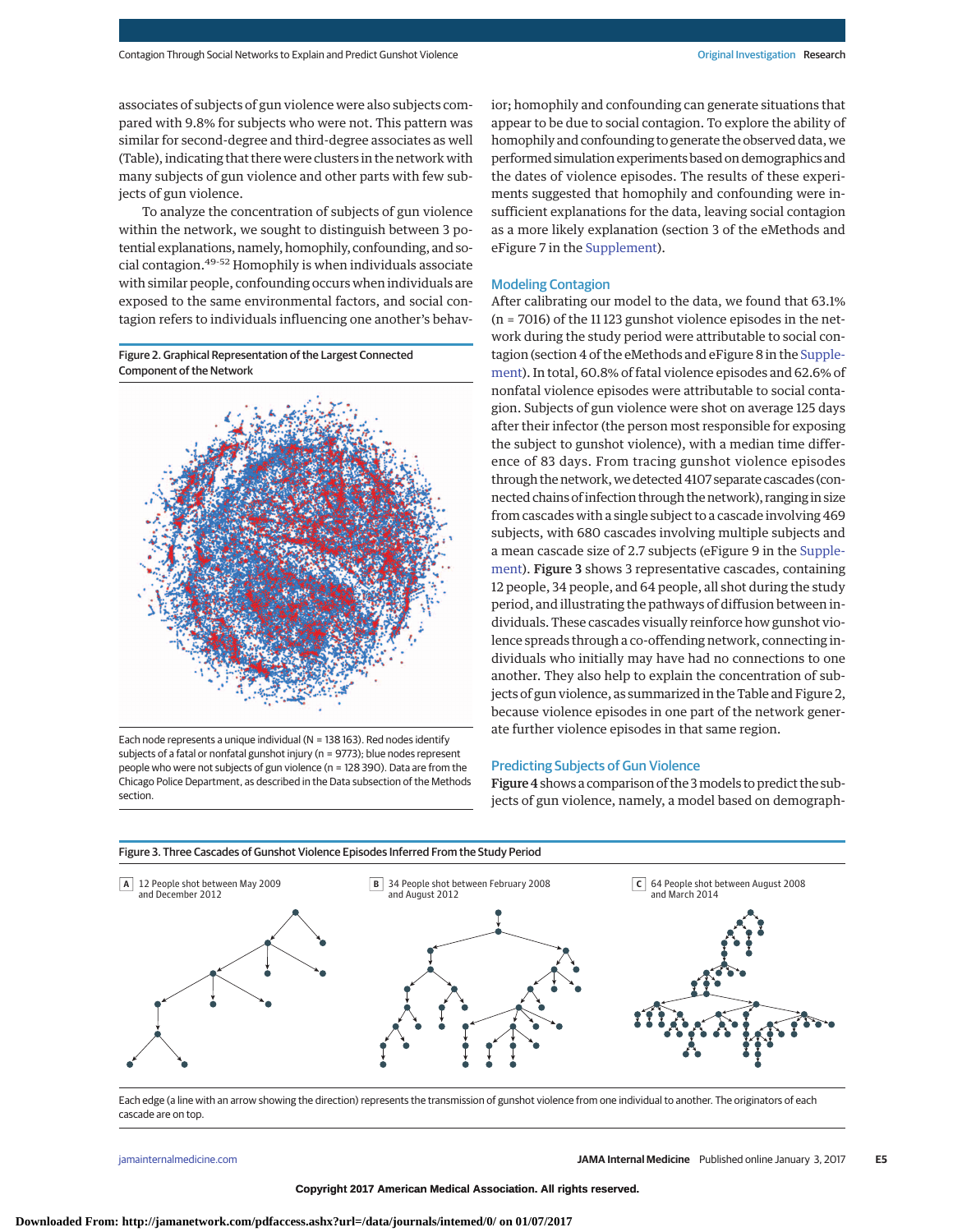



Comparison of the ability of the 3 models to identify subjects of gun violence as one of the highest-risk individuals in the network on the day that the individual was shot; predictions for the 0.1%, 0.5%, and 1.0% of individuals at highest risk are shown.

ics, a model based on social contagion, and a model based on both social contagion and demographics. The social contagion model outperformed the demographics model at estimating an individual's risk to be shot (Figure 4 and eFigure 10 in the [Supplement\)](http://jama.jamanetwork.com/article.aspx?doi=10.1001/jamainternmed.2016.8245&utm_campaign=articlePDF%26utm_medium=articlePDFlink%26utm_source=articlePDF%26utm_content=jamainternmed.2016.8245). During the study period, the social contagion model identified 5.3% (589 of 11 123) of the network's subjects of gun violence among the 1.0% of the population it deemed highest risk each day compared with 4.3% (475 of 11 123) identified by the demographics model (24.0% increase). The combined model performed best, identifying 6.5% (728 of 11 123) of subjects of gun violence when selecting the 1.0% highest-risk population daily. Compared with the demographics model, across the 3 daily high-risk population sizes considered (0.1%, 0.5%, and 1.0%), the combined model correctly identified 71.7%, 65.5%, and 53.3% more subjects of gun violence, respectively.

# **Discussion**

Comparing levels of gun violence in the United States and its concentration within communities with an epidemic garners wide appeal but, scientifically, often stops at descriptive and spatial analyses. Whereas previous research has been crosssectional, the present study advances understanding of gun violence by modeling it as social contagion and by directly tracking the contagion's spread. Our findings suggest not only that gunshot violence concentrates within certain populations but also that the diffusion of violence follows an epidemic-like process of social contagion that is transmitted through networks by social interactions. Violence prevention efforts that account for contagion, in addition to demographics, to identify likely subjects of gun violence have the potential to prevent more shootings than efforts that focus on only demographics.

Our research suggests that a holistic public health approach to gun violence should be developed in at least 2 ways.<sup>53</sup> First, violence prevention efforts should consider the social dynamics of gun violence: tracing the spread of violence episodes through social networks could provide valuable information for public health and medical professionals, in addition to law enforcement, looking to intervene with the people and communities at highest risk. Given that public health and epidemiology are founded on studying pathways of transmission, approaches from these domains may readily extend to gun violence prevention efforts. For example, information on the timing and pathways of gunshot cascades might provide street outreach workers of campaigns (eg, Cure Violence, a violence prevention model used in more than 50 US cities that draws on public health methods to mediate conflicts before they become violent<sup>54</sup>) with a more accurate assessment of the people who would most benefit from their program. Likewise, hospital-based violence intervention programs<sup>55,56</sup> might follow such network models to extend their services beyond the emergency department to others within a social network who are also at risk of becoming gunshot subjects.

Second, concerted efforts should focus on making gun violence prevention efforts subject focused rather than offender focused by prioritizing the health and safety of those in harm's way. Although mounting evidence from multiple cities suggests that small place-, group-, and network-based interventions can effectively reduce gun violence,<sup>57-60</sup> these networkbased approaches have often relied heavily or solely on law enforcement activities. The individuals identified in our study are not in contact just with the criminal justice system: they are also deeply embedded within the public health, educational, housing, and other governmental systems. A fully realized public health approach centered on subjects of gun violence includes focused violence reduction efforts that work in concert with efforts aimed at addressing the aggregate risk factors of gun violence, namely, the conditions that create such networks in the first place or otherwise determine which individuals are in such networks (eg, neighborhood disadvantage and failing schools).

# Limitations

Several limitations of our study should be noted. First, we lacked additional data that might have been relevant to understanding individual and neighborhood risk factors, such as substance abuse, employment, and police activity. Therefore, our models may have underestimated the predictive ability of demographic and ecological risk factors. Second, although our descriptive findings of the Chicago co-offending network were similar to those from Boston and Newark,<sup>16,17</sup> additional research is needed to understand how cityspecific factors like segregation, public housing policies, street gangs, and the availability of guns might influence the structure of social networks and the transmission process of gun violence within them. Third, our study relied on a single behavioral tie, co-offending, and thus failed to capture other social ties (eg, kinship, friendship, employment, and gang membership) that might also facilitate the contagion process or protect individuals from infection. Specifically, we were unable to assess why some individuals in the social network (in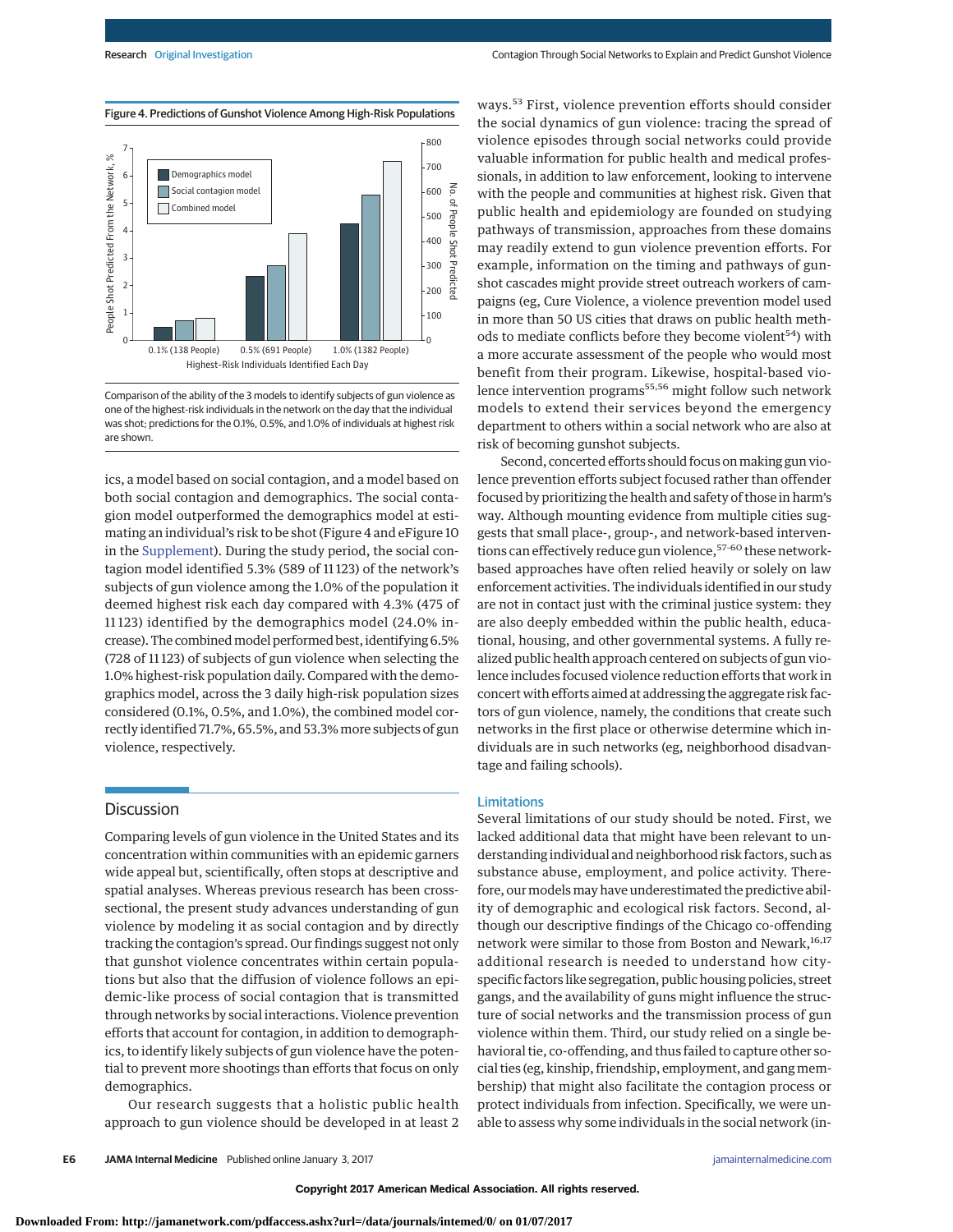deed, the vast majority) never became gunshot subjects. Understanding resilience in networks is an important next step for research and practice, and future research should expand its focus on the types of networks that foster and abate the contagion of violence. Developing our understanding of resilience in networks might advance a preventive approach to mitigating the effects of gun violence that looks not simply to respond to shootings that have already happened but also to bolster networks that might inoculate from the potential for future shootings.

# **Conclusions**

We analyzed administrative records to show how modeling gun violence as an epidemic that spreads through social networks via interpersonal interactions can improve violence prevention strategies and policies. Our results suggest that an epidemiological approach, modeled on public health interventions developed for other epidemics, can provide valuable information and insights to help abate gun violence within US cities.

#### ARTICLE INFORMATION

**Accepted for Publication:** October 5, 2016.

**Published Online:** January 3, 2017. doi[:10.1001/jamainternmed.2016.8245](http://jama.jamanetwork.com/article.aspx?doi=10.1001/jamainternmed.2016.8245&utm_campaign=articlePDF%26utm_medium=articlePDFlink%26utm_source=articlePDF%26utm_content=jamainternmed.2016.8245)

**Author Contributions:** Dr Papachristos had full access to all the data in the study and takes responsibility for the integrity of the data and the accuracy of the data analysis.

Study concept and design: Green, Papachristos. Acquisition, analysis, or interpretation of data: All authors.

Drafting of the manuscript: All authors. Critical revision of the manuscript for important intellectual content: Green, Papachristos. Statistical analysis: Green, Horel. Obtained funding: Papachristos. Administrative, technical, or material support: Papachristos.

**Conflict of Interest Disclosures:** None reported.

**Funding/Support:** This research was supported by the John D. and Catherine T. MacArthur Foundation and by CAREER award SES-1151449 from the Sociology and Law and Social Sciences programs at the National Science Foundation (both to Dr Papachristos).

**Role of the Funder/Sponsor:** The funding sources had no role in the design and conduct of the study; collection, management, analysis, and interpretation of the data; preparation, review, or approval of the manuscript; and decision to submit the manuscript for publication.

**Disclaimer:** The findings of this article represent the opinions of the authors and not those of the City of Chicago or the Chicago Police Department.

**Additional Contributions:** Alan Altshuler, MA, PhD (Harvard University), Nicholas Christakis, MD, MPH, PhD (Yale University), Manuel Gomez-Rodriguez, MS, PhD (Max Planck Institute for Software Systems), David Kirk, PhD (Oxford University), Michael Morse, BS (Harvard University), Christopher Muller, PhD (University of California, Berkeley), Yaron Singer, PhD (Harvard University), Alexander Tsai, PhD, MD (Harvard Medical School), and Christopher Wildeman, PhD (Cornell University) provided helpful comments. None received compensation.

#### **REFERENCES**

**1**. Centers for Disease Control and Prevention. Welcome to WISQARS (Web-Based Injury Statistics Query and Reporting System). Nonfatal injury data: 2001 to 2013. [https://www.cdc.gov/injury/wisqars.](https://www.cdc.gov/injury/wisqars) Published 2015. Accessed November 19, 2016.

**2**. Wintemute GJ. The epidemiology of firearm violence in the twenty-first century United States. [Annu Rev Public Health](https://www.ncbi.nlm.nih.gov/pubmed/25533263). 2015;36:5-19.

**3**. Morenoff JD, Sampson RJ, Raudenbush SW. Neighborhood inequality, collective efficacy, and the spatial dynamics of urban violence. Criminology. 2001;39(3):517-559.

**4**. Peterson RD, Krivo LJ. Divergent Social Worlds: Neighborhood Crime and the Racial-Spatial Divide. New York, NY: Russell Sage; 2010.

**5**. Braga AA. Serious youth gun offenders and the epidemic of youth violence in Boston. J Quant Criminol. 2003;19(1):33-54.

**6**. Christoffel KK. Firearm injuries: epidemic then, endemic now. [Am J Public Health](https://www.ncbi.nlm.nih.gov/pubmed/17329653). 2007;97(4): [626-629.](https://www.ncbi.nlm.nih.gov/pubmed/17329653)

**7**. Slutkin G. Violence is a contagious disease. In: Patel DM, Simon MA, Taylor RM, eds. Contagion of Violence: Workshop Summary. Washington, DC: National Academy of Sciences; 2013:94-111.

**8**. Cook PJ, Laub JH. After the epidemic: recent trends in youth violence in the United States. Crime Justice. 2002;29:1-37.

**9**. Zeoli AM, Pizzaro JM, Grady SC, Melde C. Homicide as infectious disease: using public health methods to investigate the diffusion of homicide. Justice Q. 2014;31(3):609-632.

**10**. Papachristos AV, Wildeman C, Roberto E. Tragic, but not random: the social contagion of nonfatal gunshot injuries. Soc Sci Med[. 2015;125\(1\):](https://www.ncbi.nlm.nih.gov/pubmed/24560101) [139-150.](https://www.ncbi.nlm.nih.gov/pubmed/24560101)

**11**. Mohler GO, Short MB, Brantingham PJ, Schoenberg FP, Tita GE. Self-exciting point process modeling of crime. J Am Stat Assoc. 2011;106 (493):100-108.

**12**. Cohen J, Tita G. Diffusion in homicide: exploring a general method for detecting spatial diffusion processes.J Quant Criminol. 1999;15(4):451-493.

**13**. Tita GE, Cohen J, Engberg J. An ecological study of the location of gang "set space." Soc Probl. 2005; 52(2):272-299.

**14**. Cohen J, Cork D, Engberg J, Tita G. The role of drug markets and gangs in local homicide rates. Homicide Stud. 1998;2(3):241-262.

**15**. Sampson RJ. Great American City: Chicago and the Enduring Neighborhood Effect. Chicago, IL: University of Chicago Press; 2012.

**16**. Papachristos AV, Braga AA, Hureau DM. Social networks and the risk of gunshot injury. [J Urban](https://www.ncbi.nlm.nih.gov/pubmed/22714704) Health[. 2012;89\(6\):992-1003.](https://www.ncbi.nlm.nih.gov/pubmed/22714704)

**17**. Papachristos AV, Braga AA, Piza E, Grossman L. The company you keep? the spillover effects of gang membership on individual gunshot

victimization in a co-offending network. Criminology. 2015;53(4):624-649.

**18**. Tracy M, Braga AA, Papachristos AV. The transmission of gun and other weapon–involved violence within social networks. Epidemiol Rev[. 2016;38\(1\):70-86.](https://www.ncbi.nlm.nih.gov/pubmed/26733492)

**19**. Centola D. The spread of behavior in an online social network experiment. Science[. 2010;329](https://www.ncbi.nlm.nih.gov/pubmed/20813952) [\(5996\):1194-1197.](https://www.ncbi.nlm.nih.gov/pubmed/20813952)

**20**. Bakshy E, Messing S, Adamic LA. Political science: exposure to ideologically diverse news and opinion on Facebook. Science[. 2015;348\(6239\):](https://www.ncbi.nlm.nih.gov/pubmed/25953820) [1130-1132.](https://www.ncbi.nlm.nih.gov/pubmed/25953820)

**21**. Bond RM, Fariss CJ, Jones JJ, et al. A 61-million–person experiment in social influence and political mobilization. Nature[. 2012;489\(7415\):](https://www.ncbi.nlm.nih.gov/pubmed/22972300) [295-298.](https://www.ncbi.nlm.nih.gov/pubmed/22972300)

**22**. Adams J, Moody J, Morris M. Sex, drugs, and race: how behaviors differentially contribute to the sexually transmitted infection risk network structure. Am J Public Health[. 2013;103\(2\):322-329.](https://www.ncbi.nlm.nih.gov/pubmed/23237162)

**23**. Christakis NA, Fowler JH. The spread of obesity in a large social network over 32 years. [N Engl J Med](https://www.ncbi.nlm.nih.gov/pubmed/17652652). [2007;357\(4\):370-379.](https://www.ncbi.nlm.nih.gov/pubmed/17652652)

**24**. Rosenquist JN, Fowler JH, Christakis NA. Social network determinants of depression. [Mol Psychiatry](https://www.ncbi.nlm.nih.gov/pubmed/20231839). [2011;16\(3\):273-281.](https://www.ncbi.nlm.nih.gov/pubmed/20231839)

**25**. Warr M. Companions in Crime: The Social Aspects of Criminal Conduct. New York, NY: Cambridge University Press; 2002.

**26**. Turanovic JJ, Young JTN. Violent offending and victimization in adolescence: social network mechanisms and homophily. Criminology. 2016;54 (3):487-519.

**27**. Haynie DL. Friendship networks and delinquency: the relative nature of peer delinquency.J Quant Criminol. 2002;18(2):99-134.

**28**. Haynie DL. Delinquent peers revisited: does network structure matter? Am J Sociol. 2001;106 (4):1013-1057.

**29**. Young JT. How do they "end up together"? a social network analysis of self-control, homophily, and adolescent relationships. J Quant Criminol. 2011;27(3):251-273.

**30**. Koester S, Glanz J, Barón A. Drug sharing among heroin networks: implications for HIV and hepatitis B and C prevention. [AIDS Behav](https://www.ncbi.nlm.nih.gov/pubmed/15812611). 2005;9 [\(1\):27-39.](https://www.ncbi.nlm.nih.gov/pubmed/15812611)

**31**. Bearman PS, Moody J, Stovel K. Chains of affection: the structure of adolescent romantic and sexual networks. Am J Sociol. 2004;110(1):44-91.

**32**. Sutherland EH. Principles of Criminology. 4th ed. Philadelphia, PA: J B Lippincott; 1947.